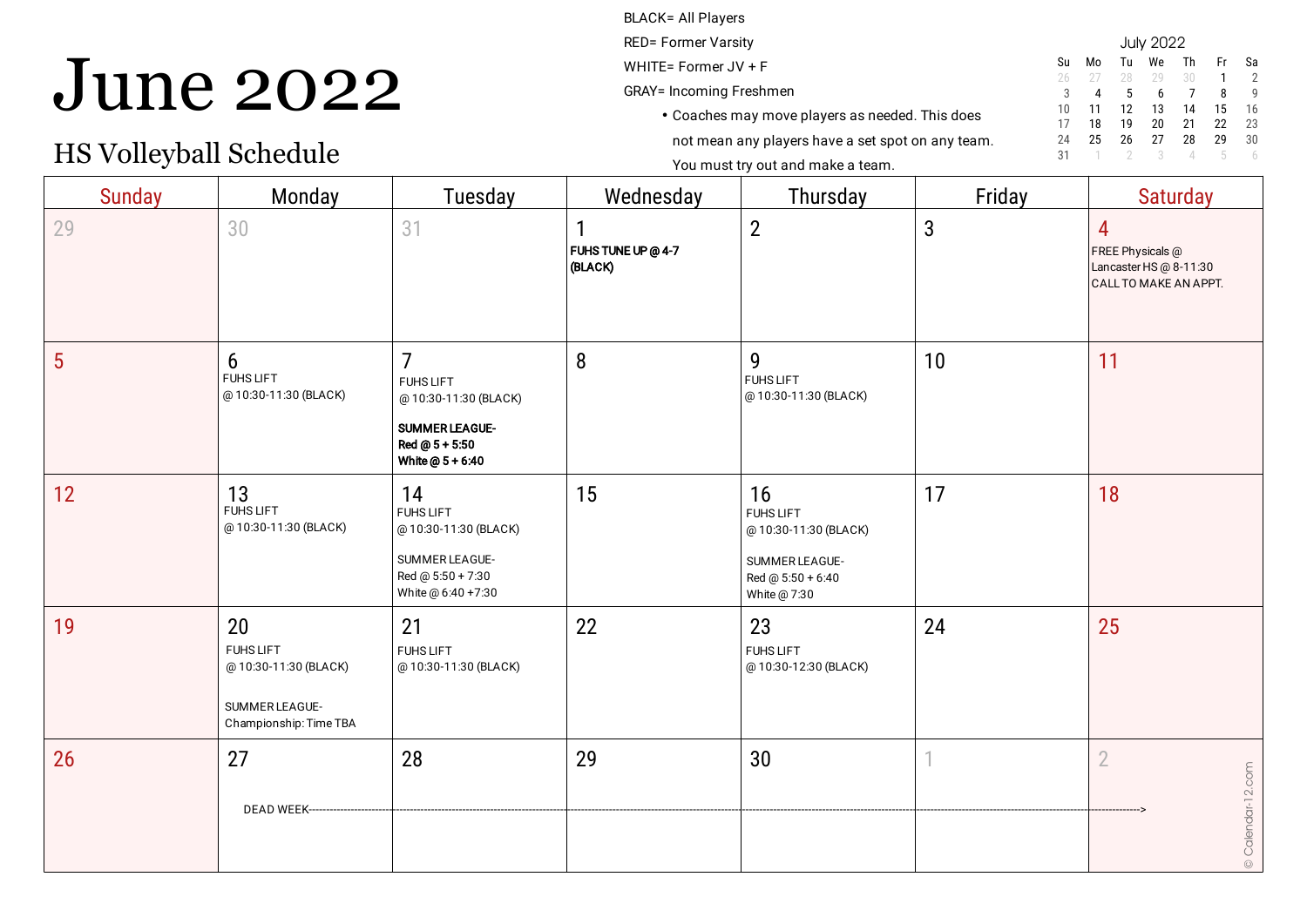# July 2022

HS Volleyball Schedule

BLACK= All Players RED= Former Varsity WHITE= Former JV + F GRAY= Incoming Freshmen • Coaches may move players as needed. This does not mean any players have a set spot on any team.

| August 2022 |    |    |    |    |    |    |  |
|-------------|----|----|----|----|----|----|--|
| Su          | M٥ | Tu | We | Th | Fr | Sa |  |
| 31          |    | 2  | 3  | 4  | 5  | 6  |  |
|             | 8  | q  | 10 | 11 | 12 | 13 |  |
| 14          | 15 | 16 | 17 | 18 | 19 | 20 |  |
| 21          | 22 | 23 | 24 | 25 | 26 | 27 |  |
| 28          | 29 | 30 | 31 |    |    | २  |  |

#### You must try out and make a team.

| <b>Sunday</b> | Monday                                                                           | Tuesday                                   | Wednesday                                                         | Thursday                                                          | Friday                                             | <b>Saturday</b>        |
|---------------|----------------------------------------------------------------------------------|-------------------------------------------|-------------------------------------------------------------------|-------------------------------------------------------------------|----------------------------------------------------|------------------------|
| 26            | 27                                                                               | 28                                        | 29                                                                | 30                                                                | $\mathbf{1}$                                       | $\overline{2}$         |
| 3             | 4<br><b>DEAD WEEK--</b>                                                          | $5\phantom{.0}$                           | $6\phantom{1}$                                                    | $\overline{7}$                                                    | $8\phantom{1}$                                     | 9                      |
| 10            | 11<br>FUHS LIFT@<br>10:30-11:45                                                  | 12                                        | 13<br><b>FUHS TUNE UP</b><br>10:30-1<br><b>BREAK</b><br>1:45-3:45 | 14<br><b>FUHS TUNE UP</b><br>10:30-1<br><b>BREAK</b><br>1:45-3:45 | 15<br>FUHS TUNE UP<br>10:30-1:30<br>CANOEING @ HHA | 16                     |
| 17            | 18<br><b>VOLLEYBALL CAMP</b><br>9-12 @ 8-11 (OSU ON DAY 1)<br>5-8 @ 11:30-1:30 - | 19                                        | 20                                                                | 21                                                                | 22                                                 | 23                     |
|               | $1 - 4 \oplus 2 - 3:30$                                                          | 9-12 Will help with grades 1-8            |                                                                   |                                                                   |                                                    |                        |
| 24            | 25                                                                               | 26<br>FUHS LIFT/OPEN GYM @<br>10:30-12:30 | 27                                                                | 28<br>CEDAR POINT CAMP (RED: Stay)-                               | 29                                                 | 30                     |
| 31            |                                                                                  | $\overline{2}$                            | 3                                                                 | 4                                                                 | 5                                                  | © Calendar-12.com<br>6 |